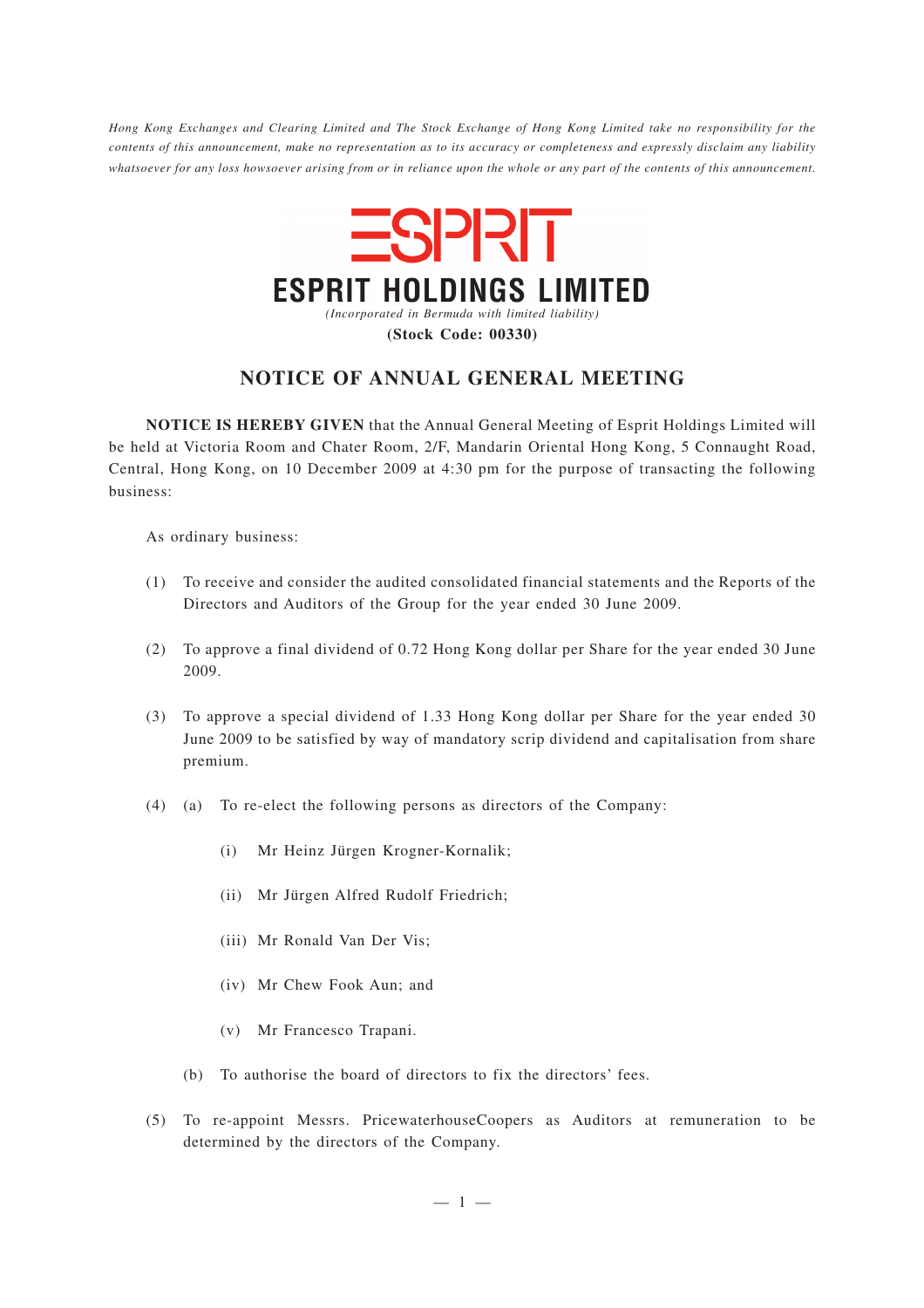And as special business, to consider and, if thought fit, to pass with or without modification, the following resolutions (6) to (8) as ordinary resolutions:

## **ORDINARY RESOLUTIONS**

## (6) "**THAT**:

- (a) subject to paragraph (b) below, the exercise by the directors of the Company during the Relevant Period (as defined below) of all the powers of the Company to purchase shares of the Company ("**Shares**") and any securities which carry a right to subscribe for or purchase Shares, subject to and in accordance with the applicable laws, be and is hereby generally and unconditionally approved;
- (b) the total nominal amount of Shares which may be purchased pursuant to the approval in paragraph (a) above shall not exceed 10 per cent. of the total nominal amount of the share capital of the Company, and the total number of any securities which carry a right to subscribe for or purchase Shares which may be purchased pursuant to the approval in paragraph (a) above shall not exceed 10 per cent. of such securities of the Company (or any relevant class thereof), in each case in issue as at the date of passing of this resolution, and the said approval shall be limited accordingly; and
- (c) for the purpose of this resolution, "**Relevant Period**" means the period from the passing of this resolution until whichever is the earlier of:
	- (i) the conclusion of the next annual general meeting of the Company;
	- (ii) the revocation or variation of the authority given under this resolution by ordinary resolution of the shareholders of the Company in general meetings; or
	- (iii) the expiration of the period within which the next annual general meeting of the Company is required by the Bye-laws of the Company or any applicable laws to be held."
- (7) "**THAT**:
	- (a) subject to the restriction on discounts and restriction on refreshment of this mandate as stated in the circular to the shareholders of the Company dated 10 November 2009 and subject to paragraph (b) below, the exercise by the directors of the Company during the Relevant Period (as defined below) of all the powers of the Company to issue, allot and deal with additional shares of the Company ("**Shares**") and to make or grant offers, agreements and options during the Relevant Period which would or might require Shares to be issued, allotted or dealt with during or after the end of the Relevant Period be and is hereby generally and unconditionally approved;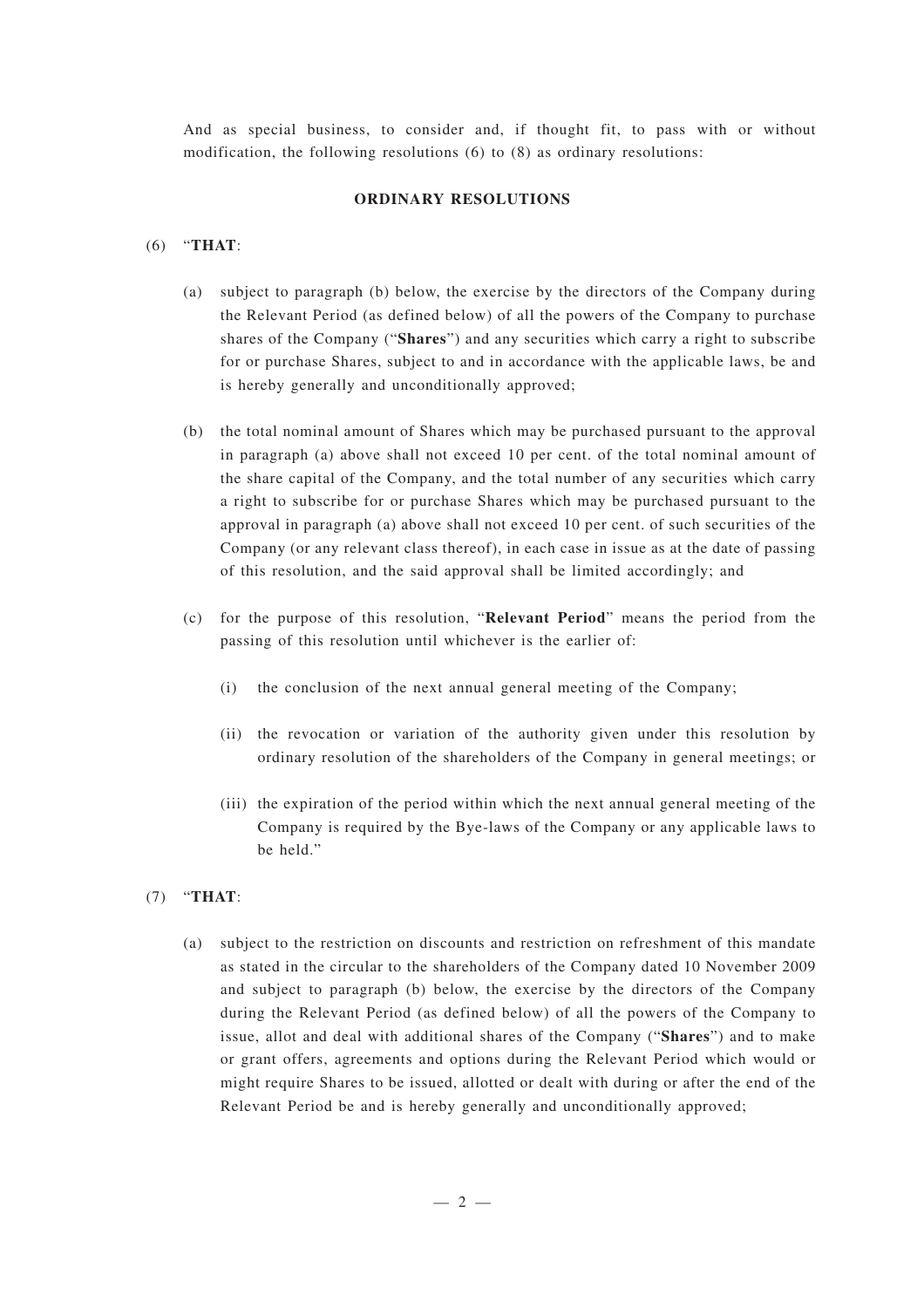- (b) the total nominal amount of additional Shares issued, allotted, dealt with or agreed conditionally or unconditionally to be issued, allotted or dealt with, pursuant to the approval in paragraph (a) above, otherwise than pursuant to (i) a Rights Issue (as defined below), or (ii) any option scheme or similar arrangement of the Company for the granting or issuance of Shares or rights to acquire Shares, or (iii) the exercise of rights of subscription or conversion under the terms of any warrants issued or to be issued by the Company or any securities which are convertible into shares of the Company, or (iv) any scrip dividend scheme or similar arrangement providing for the allotment of Shares in lieu of the whole or part of a dividend on Shares of the Company in accordance with the Bye-laws of the Company, shall not exceed 5 per cent. of the total nominal amount of the share capital of the Company in issue as at the date of passing of this resolution; and
- (c) for the purposes of this resolution:
	- (i) "**Relevant Period**" means the period from the passing of this resolution until whichever is the earlier of:
		- (a) the conclusion of the next annual general meeting of the Company;
		- (b) the revocation or variation of the authority given under this resolution by ordinary resolution of the shareholders of the Company in general meetings; or
		- (c) the expiration of the period within which the next annual general meeting of the Company is required by the Bye-laws of the Company or any applicable laws to be held;
	- (ii) "**Rights Issue**" means an offer of Shares open for a period fixed by the directors of the Company to the holders of Shares or any class thereof on a fixed record date in proportion to their then holdings of Shares or class thereof (subject to such exclusions or other arrangements as the directors may deem necessary or expedient in relation to fractional entitlements or having regard to any restrictions or obligations under the laws of, or the requirements of, any recognised regulatory body or any stock exchange in any territory outside Hong Kong)."

#### (8) "**THAT**

(a) conditional upon The Stock Exchange of Hong Kong Limited granting the approval for the listing of, and permission to deal in, the shares of the Company ("**Shares**") or any part thereof to be issued pursuant to the exercise of any options that may be granted under the share option scheme (the "**New Share Option Scheme**"), the terms and conditions of which are set out in the document marked "A" which has been produce of identification, the New Share Option Scheme and all the terms and conditions contained therein be and are hereby approved and adopted by the Company;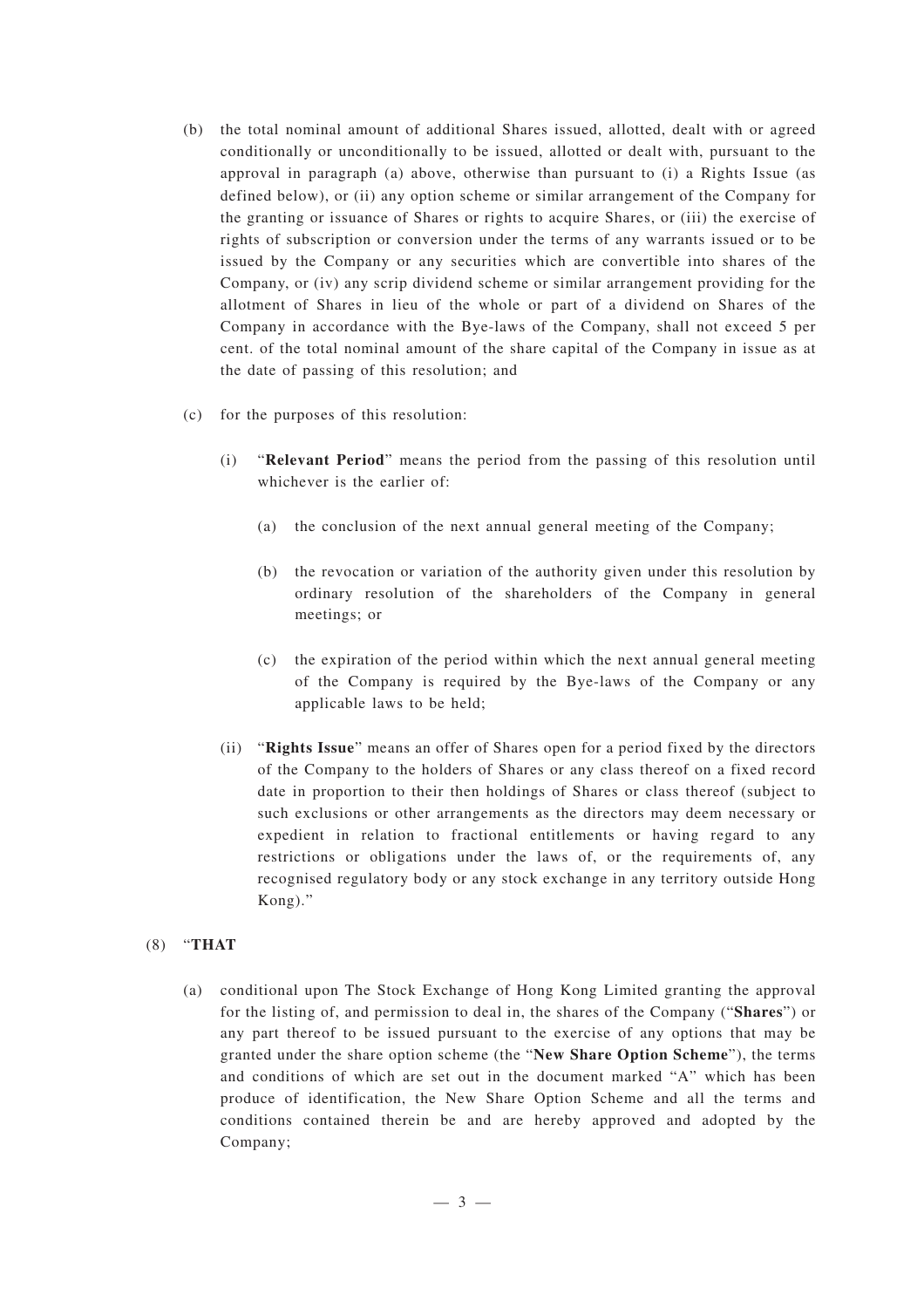- (b) the directors of the Company be and are hereby authorised to grant options to subscribe for Shares thereunder and to allot, issue and deal with any Shares pursuant to the exercise of the subscription rights under any options which may be granted from time to time in accordance with the terms of the New Share Option Scheme and to do all such acts as they may in their absolute discretion consider necessary or expedient in order to give full effect to the New Share Option Scheme; and
- (c) subject to paragraph (a) hereinabove, the share option scheme adopted by the Company on 26 November 2001 (the "2001 Share Option Scheme") be and is hereby terminated with immediate effect provided that the options which have been granted and remained outstanding and/or committed shall continue to follow the provisions of the 2001 Share Option Scheme and the Rules Governing the Listing of Securities on The Stock Exchange of Hong Kong Limited."

By order of the Board **Esprit Holdings Limited Bella Chhoa Peck Lim** *Company Secretary*

Hong Kong, 10 November 2009

*Principal place of business in Hong Kong:* 43/F, Enterprise Square Three 39 Wang Chiu Road Kowloon Bay Kowloon Hong Kong

#### *Notes:*

- (a) The Register of Members of the Company will be closed from Monday, 30 November 2009 to Thursday, 10 December 2009, during such period no transfer of Shares of the Company can be registered.
- (b) The Directors have recommended a final dividend of HK\$0.72 per Share and a special dividend of HK\$1.33 per Share.
- (c) Any Member entitled to attend and vote at the Annual General Meeting is entitled to appoint one or more proxies to attend and vote in his stead. A proxy need not be a member of the Company. If more than one proxy is appointed, the appointment shall specify the number of Shares in respect of which each such proxy is appointed. A form of proxy for use in connection with the Annual General Meeting is enclosed with the circular to Shareholders dated 10 November 2009.
- (d) The instrument appointing a proxy and the power of attorney or other authority, if any, under which it is signed, or a certified copy of such power or authority, must be lodged with the Company's branch share registrar in Hong Kong, Tricor Secretaries Limited, at 26/F, Tesbury Centre, 28 Queen's Road East, Wanchai, Hong Kong, not less than 48 hours before the time fixed for holding of the Annual General Meeting or adjourned meeting.